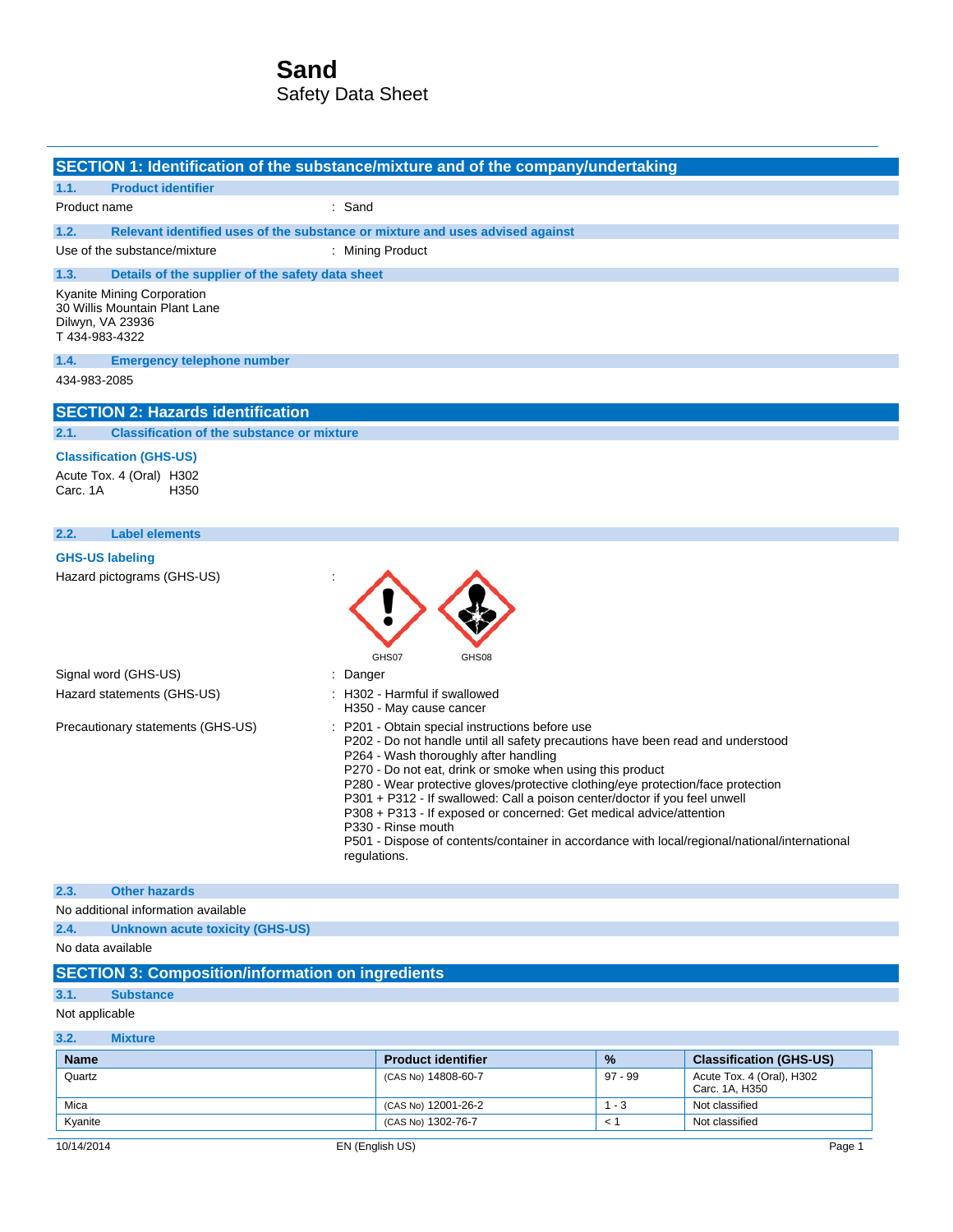| <b>Name</b>                                                   | identifier                   | % | <b>GHS-US</b><br>$-0.01$<br>$\sim$ |
|---------------------------------------------------------------|------------------------------|---|------------------------------------|
| $\overline{\phantom{0}}$<br>$\sim$ $\sim$<br>Pyrite<br>. eɔ∠' | 1309-36-0<br>:AS No)<br>(CAS |   | $\cdots$<br>Not classifieo         |

| <b>SECTION 4: First aid measures</b>                                |                                                                                                                                                                                                                                                                                                                                                                                                                                                                                                                                                                                                                                                                                                                                                                                                                                                                                                                                                                            |
|---------------------------------------------------------------------|----------------------------------------------------------------------------------------------------------------------------------------------------------------------------------------------------------------------------------------------------------------------------------------------------------------------------------------------------------------------------------------------------------------------------------------------------------------------------------------------------------------------------------------------------------------------------------------------------------------------------------------------------------------------------------------------------------------------------------------------------------------------------------------------------------------------------------------------------------------------------------------------------------------------------------------------------------------------------|
| <b>Description of first aid measures</b><br>4.1.                    |                                                                                                                                                                                                                                                                                                                                                                                                                                                                                                                                                                                                                                                                                                                                                                                                                                                                                                                                                                            |
| First-aid measures after inhalation                                 | : Immediate effects are not expected. If high concentrations of dusts are inhaled, remove to fresh<br>air. If breathing problems occur, a certified professional should administer oxygen or artificial<br>respiration as indicated and obtain immediate medical attention.                                                                                                                                                                                                                                                                                                                                                                                                                                                                                                                                                                                                                                                                                                |
| First-aid measures after skin contact                               | : None required.                                                                                                                                                                                                                                                                                                                                                                                                                                                                                                                                                                                                                                                                                                                                                                                                                                                                                                                                                           |
| First-aid measures after eye contact                                | : Dusts and particles may cause physical abrasion. Do not rub eyes. Rinse eyes with lukewarm<br>water for at least 15 minutes. Open and close the eyelids during rinsing to remove all dusts and<br>particles. If irritation persists, seek medical attention.                                                                                                                                                                                                                                                                                                                                                                                                                                                                                                                                                                                                                                                                                                             |
| First-aid measures after ingestion                                  | : None required for small amounts. If substantial quantities are ingested, give 4-8 ounces of water<br>or milk to dilute and seek medical advice.                                                                                                                                                                                                                                                                                                                                                                                                                                                                                                                                                                                                                                                                                                                                                                                                                          |
| 4.2.<br>Most important symptoms and effects, both acute and delayed |                                                                                                                                                                                                                                                                                                                                                                                                                                                                                                                                                                                                                                                                                                                                                                                                                                                                                                                                                                            |
| Symptoms/injuries after inhalation                                  | : Inhalation of high dust concentrations may cause coughing and mild irritation. Repeated<br>inhalation of dusts containing crystalline silica over time can cause progressive fibrotic lung<br>disease (silicosis) and increase the risks of developing respiratory cancer. Lung damage may<br>progress even if the worker is removed from exposure. Silicosis can result in death from cardiac<br>failure or the destruction of lung tissue. The extent and severity of lung damage depends on a<br>variety of factors including particle size, percentage of silica, natural resistance, dust<br>concentration, and length of exposure. Acute silicosis has been reported several weeks or<br>months following exposure to extremely high concentrations of crystalline silica particularly when<br>the particle size of the dust is very small. It is an incurable and rapidly progressive lung disease<br>that can result in death in months or within several years. |
| Symptoms/injuries after skin contact                                | : Irritation is not expected.                                                                                                                                                                                                                                                                                                                                                                                                                                                                                                                                                                                                                                                                                                                                                                                                                                                                                                                                              |
| Symptoms/injuries after eye contact                                 | : Chemical irritation is not expected. Dusts and particles may scratch the eyes.                                                                                                                                                                                                                                                                                                                                                                                                                                                                                                                                                                                                                                                                                                                                                                                                                                                                                           |
| Symptoms/injuries after ingestion                                   | : Not considered a likely route of exposure under normal product use conditions. May cause                                                                                                                                                                                                                                                                                                                                                                                                                                                                                                                                                                                                                                                                                                                                                                                                                                                                                 |

**4.3. Indication of any immediate medical attention and special treatment needed**

No additional information available

|                         | <b>SECTION 5: Firefighting measures</b>               |                                                                            |
|-------------------------|-------------------------------------------------------|----------------------------------------------------------------------------|
| 5.1.                    | <b>Extinguishing media</b>                            |                                                                            |
|                         | Suitable extinguishing media                          | : Does not burn. Use extinguishing media appropriate for surrounding fire. |
|                         | Unsuitable extinguishing media                        | : None.                                                                    |
| 5.2.                    | Special hazards arising from the substance or mixture |                                                                            |
| Fire hazard             |                                                       | : Not flammable.                                                           |
| <b>Explosion hazard</b> |                                                       | : None known.                                                              |
| Reactivity              |                                                       | : None.                                                                    |
| 5.3.                    | <b>Advice for firefighters</b>                        |                                                                            |
|                         | Protection during firefighting                        | : Firefighters should wear full protective gear.                           |

gastrointestinal irritation if swallowed. Product is relatively non-toxic.

|                 | <b>SECTION 6: Accidental release measures</b>                       |                                                                                                        |  |
|-----------------|---------------------------------------------------------------------|--------------------------------------------------------------------------------------------------------|--|
| 6.1.            | Personal precautions, protective equipment and emergency procedures |                                                                                                        |  |
|                 | General measures                                                    | : Avoid inhalation of dust from the spilled material. Do not walk through or scatter spilled material. |  |
| 6.1.1.          | For non-emergency personnel<br>No additional information available  |                                                                                                        |  |
| 6.1.2.          | For emergency responders<br>No additional information available     |                                                                                                        |  |
| 6.2.            | <b>Environmental precautions</b>                                    |                                                                                                        |  |
|                 | Avoid release to the environment.                                   |                                                                                                        |  |
| 6.3.            | Methods and material for containment and cleaning up                |                                                                                                        |  |
| For containment |                                                                     | : Stop the flow of material, if this is without risk.                                                  |  |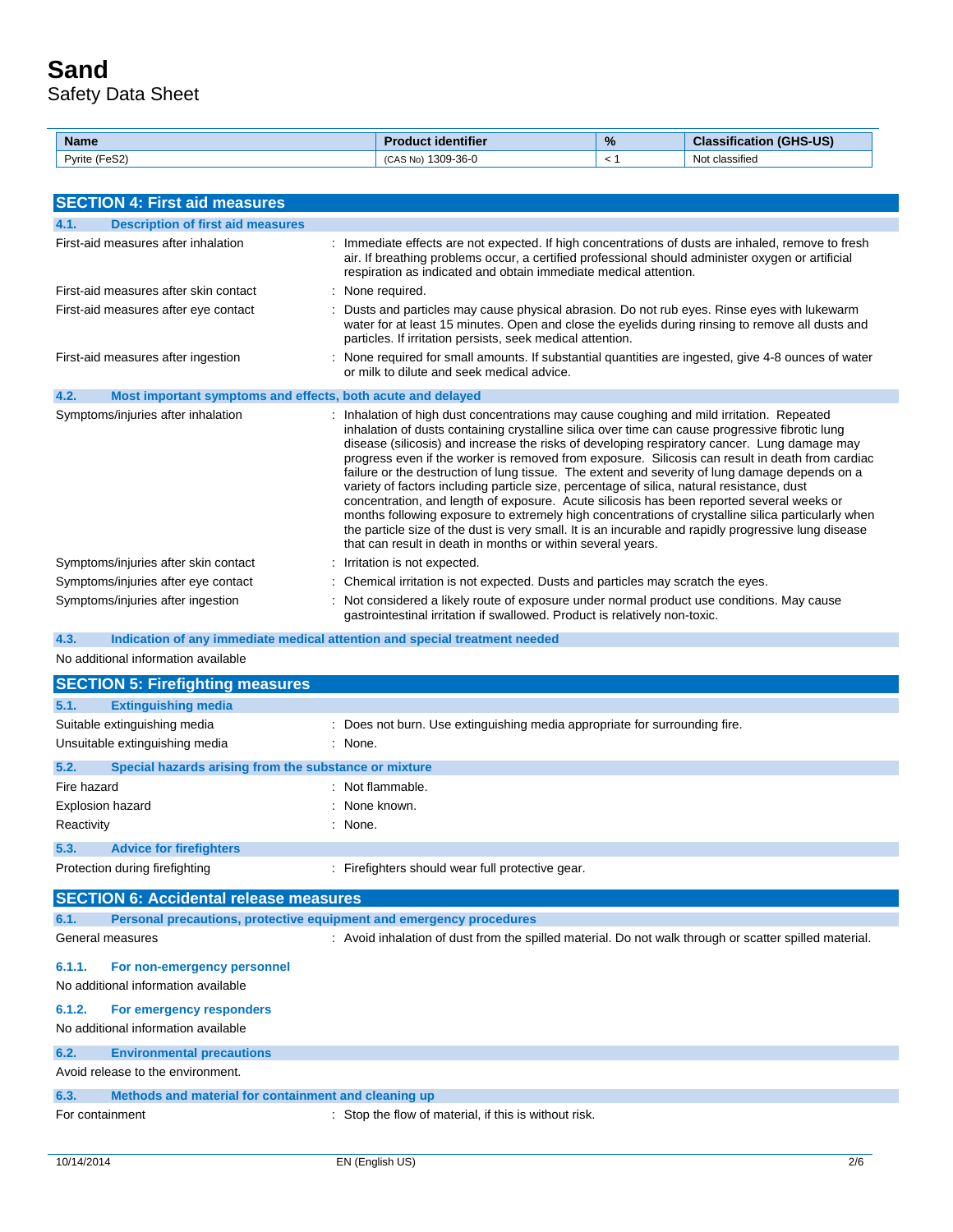$\overline{a}$ 

|                  | Methods for cleaning up                                 |                                |                                                                     | : Use wet clean-up methods (wiping, mopping, etc.) or a vacuum to remove small amounts. The<br>vacuum must be equipped with a filtration system sufficient to remove and prevent the<br>recirculation of crystalline silica (a vacuum equipped with a highefficiency particulate air filter<br>(HEPA) filter is recommended). For large spills, use a fine water spray or mist to control dust<br>creation and carefully scoop or shovel into a clean, dry container for later reuse or disposal.<br>Completely remove all dusts to prevent recirculation of crystalline silica into the workplace. DO<br>NOT USE DRY SWEEPING OR COMPRESSED AIR TO CLEAN SPILLS. Clean-up personnel<br>must wear appropriate protective equipment including respiratory protection (See Section 8). |
|------------------|---------------------------------------------------------|--------------------------------|---------------------------------------------------------------------|--------------------------------------------------------------------------------------------------------------------------------------------------------------------------------------------------------------------------------------------------------------------------------------------------------------------------------------------------------------------------------------------------------------------------------------------------------------------------------------------------------------------------------------------------------------------------------------------------------------------------------------------------------------------------------------------------------------------------------------------------------------------------------------|
| 6.4.             | <b>Reference to other sections</b>                      |                                |                                                                     |                                                                                                                                                                                                                                                                                                                                                                                                                                                                                                                                                                                                                                                                                                                                                                                      |
|                  | No additional information available                     |                                |                                                                     |                                                                                                                                                                                                                                                                                                                                                                                                                                                                                                                                                                                                                                                                                                                                                                                      |
|                  | <b>SECTION 7: Handling and storage</b>                  |                                |                                                                     |                                                                                                                                                                                                                                                                                                                                                                                                                                                                                                                                                                                                                                                                                                                                                                                      |
| 7.1.             | <b>Precautions for safe handling</b>                    |                                |                                                                     |                                                                                                                                                                                                                                                                                                                                                                                                                                                                                                                                                                                                                                                                                                                                                                                      |
|                  | Precautions for safe handling                           |                                |                                                                     | : Plant processes should be designed to control airborne dusts at or below acceptable exposure<br>guidelines. DO NOT use compressed air or dry sweeping to remove dust from work area. Dusts<br>should be removed using vacuum or wet clean-up methods (wet towels, use of mists, etc.).<br>Under dusty conditions, employees should wear coveralls or other suitable work clothing.<br>Contaminated clothing must be vacuumed before removal and respiratory protection should be                                                                                                                                                                                                                                                                                                   |
|                  |                                                         |                                | clothing before re-wearing. Do not take contaminated clothing home. | the last article of clothing removed. DO NOT REMOVE dusts from clothing by blowing or<br>shaking. Practice good housekeeping. Wash thoroughly after handling. Launder contaminated                                                                                                                                                                                                                                                                                                                                                                                                                                                                                                                                                                                                   |
| 7.2.             |                                                         |                                | Conditions for safe storage, including any incompatibilities        |                                                                                                                                                                                                                                                                                                                                                                                                                                                                                                                                                                                                                                                                                                                                                                                      |
|                  | Storage conditions                                      |                                | to minimize dust accumulation.                                      | : Store in a dry area in closed containers. Storage and work areas should be periodically cleaned                                                                                                                                                                                                                                                                                                                                                                                                                                                                                                                                                                                                                                                                                    |
| 7.3.             | Specific end use(s)                                     |                                |                                                                     |                                                                                                                                                                                                                                                                                                                                                                                                                                                                                                                                                                                                                                                                                                                                                                                      |
|                  | No additional information available                     |                                |                                                                     |                                                                                                                                                                                                                                                                                                                                                                                                                                                                                                                                                                                                                                                                                                                                                                                      |
|                  | <b>SECTION 8: Exposure controls/personal protection</b> |                                |                                                                     |                                                                                                                                                                                                                                                                                                                                                                                                                                                                                                                                                                                                                                                                                                                                                                                      |
| 8.1.             | <b>Control parameters</b>                               |                                |                                                                     |                                                                                                                                                                                                                                                                                                                                                                                                                                                                                                                                                                                                                                                                                                                                                                                      |
|                  |                                                         |                                |                                                                     |                                                                                                                                                                                                                                                                                                                                                                                                                                                                                                                                                                                                                                                                                                                                                                                      |
|                  | Quartz (14808-60-7)                                     |                                |                                                                     |                                                                                                                                                                                                                                                                                                                                                                                                                                                                                                                                                                                                                                                                                                                                                                                      |
| <b>USA ACGIH</b> |                                                         | ACGIH TWA (mg/m <sup>3</sup> ) |                                                                     | $0.025$ mg/m <sup>3</sup>                                                                                                                                                                                                                                                                                                                                                                                                                                                                                                                                                                                                                                                                                                                                                            |
|                  | Mica (12001-26-2)                                       |                                |                                                                     |                                                                                                                                                                                                                                                                                                                                                                                                                                                                                                                                                                                                                                                                                                                                                                                      |
| <b>USA ACGIH</b> |                                                         | ACGIH TWA (mg/m <sup>3</sup> ) |                                                                     | $3 \text{ mg/m}^3$                                                                                                                                                                                                                                                                                                                                                                                                                                                                                                                                                                                                                                                                                                                                                                   |
|                  |                                                         |                                |                                                                     |                                                                                                                                                                                                                                                                                                                                                                                                                                                                                                                                                                                                                                                                                                                                                                                      |
| 8.2.             | <b>Exposure controls</b>                                |                                |                                                                     |                                                                                                                                                                                                                                                                                                                                                                                                                                                                                                                                                                                                                                                                                                                                                                                      |
|                  | Appropriate engineering controls                        |                                | processes.                                                          | : Use local exhaust and general ventilation as necessary to control air contaminants at or below<br>acceptable exposure guidelines. Collection systems must be designed and maintained to prevent<br>the accumulation and recirculation of respirable silica into the workplace. Additional controls to<br>limit exposure to crystalline silica may include but are not limited to: wet processes, installation of<br>dust collection systems, dust control additives, enclosed work processes, and automated                                                                                                                                                                                                                                                                        |
| Hand protection  |                                                         |                                | Protective gloves are recommended.                                  |                                                                                                                                                                                                                                                                                                                                                                                                                                                                                                                                                                                                                                                                                                                                                                                      |
| Eye protection   |                                                         |                                | Safety glasses with side shields or goggles.                        |                                                                                                                                                                                                                                                                                                                                                                                                                                                                                                                                                                                                                                                                                                                                                                                      |
|                  | Skin and body protection                                |                                | : Use body protection appropriate for task.                         |                                                                                                                                                                                                                                                                                                                                                                                                                                                                                                                                                                                                                                                                                                                                                                                      |
|                  | Respiratory protection                                  |                                | protection should be worn.                                          | If exposure limits are exceeded or irritation is experienced, NIOSH approved respiratory                                                                                                                                                                                                                                                                                                                                                                                                                                                                                                                                                                                                                                                                                             |
|                  | <b>SECTION 9: Physical and chemical properties</b>      |                                |                                                                     |                                                                                                                                                                                                                                                                                                                                                                                                                                                                                                                                                                                                                                                                                                                                                                                      |
| 9.1.             | Information on basic physical and chemical properties   |                                |                                                                     |                                                                                                                                                                                                                                                                                                                                                                                                                                                                                                                                                                                                                                                                                                                                                                                      |
| Physical state   |                                                         |                                | : Solid                                                             |                                                                                                                                                                                                                                                                                                                                                                                                                                                                                                                                                                                                                                                                                                                                                                                      |
| Appearance       |                                                         |                                | Angular to round, granular                                          |                                                                                                                                                                                                                                                                                                                                                                                                                                                                                                                                                                                                                                                                                                                                                                                      |
| Color            |                                                         |                                | Light pink to white                                                 |                                                                                                                                                                                                                                                                                                                                                                                                                                                                                                                                                                                                                                                                                                                                                                                      |
| Odor.            |                                                         |                                | · Odorless                                                          |                                                                                                                                                                                                                                                                                                                                                                                                                                                                                                                                                                                                                                                                                                                                                                                      |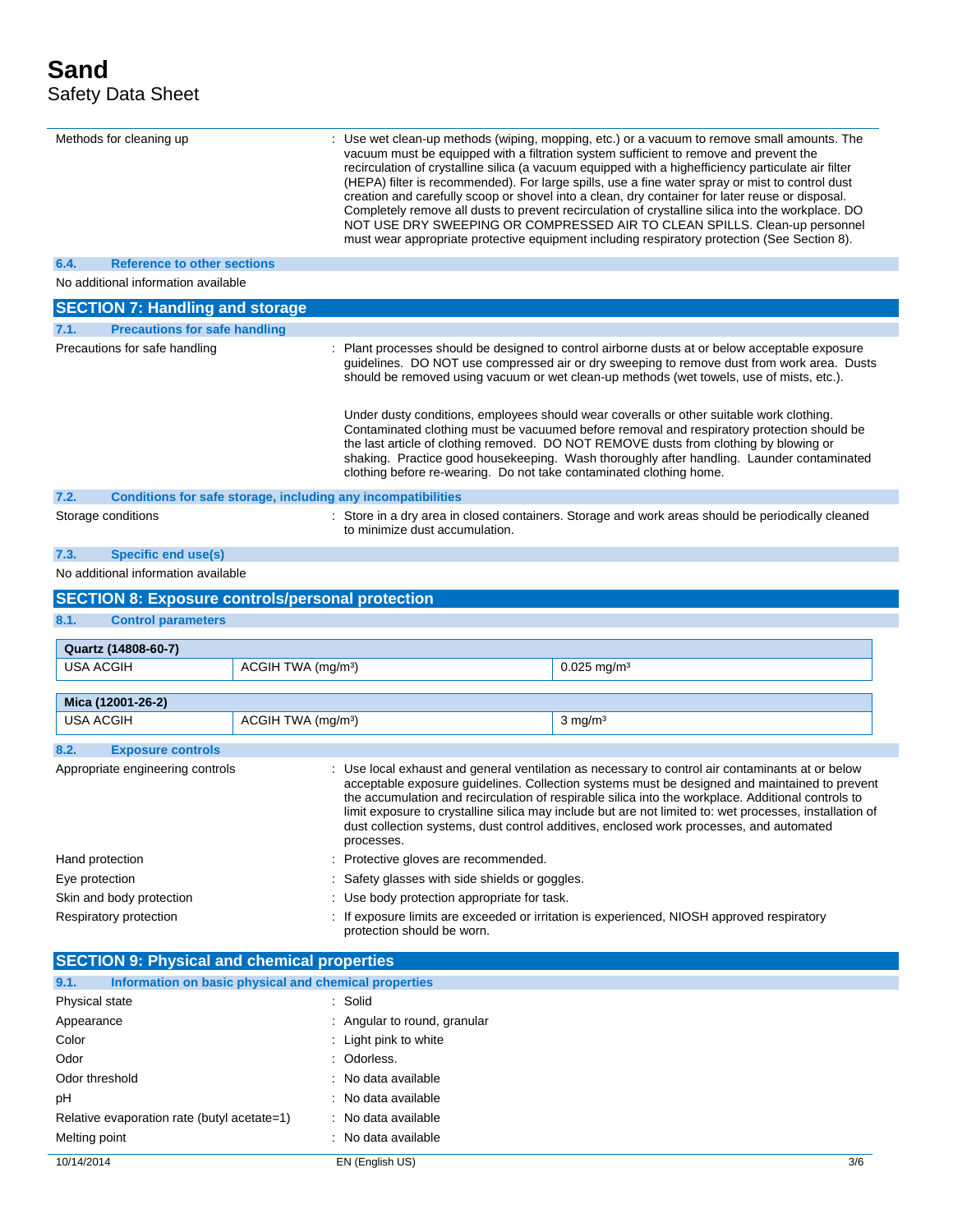| Freezing point                  | : No data available |
|---------------------------------|---------------------|
| Boiling point                   | No data available   |
| Flash point                     | No data available   |
| Auto-ignition temperature       | No data available   |
| Decomposition temperature       | No data available   |
| Flammability (solid, gas)       | No data available   |
| Vapor pressure                  | No data available   |
| Relative vapor density at 20 °C | No data available   |
| Specific gravity                | $: 2.2 - 2.5$       |
| Solubility                      | Water:              |
| Log Pow                         | No data available   |
| Log Kow                         | No data available   |
| Viscosity, kinematic            | : No data available |
| Viscosity, dynamic              | No data available   |
| <b>Explosive properties</b>     | No data available   |
| Oxidizing properties            | No data available   |
| <b>Explosive limits</b>         | No data available   |

Serious eye damage/irritation : Not classified

#### **9.2. Other information**

No additional information available

|                 | <b>SECTION 10: Stability and reactivity</b>                         |                                                                                                                                                                 |  |  |  |  |
|-----------------|---------------------------------------------------------------------|-----------------------------------------------------------------------------------------------------------------------------------------------------------------|--|--|--|--|
| 10.1.           | <b>Reactivity</b>                                                   |                                                                                                                                                                 |  |  |  |  |
| None.           |                                                                     |                                                                                                                                                                 |  |  |  |  |
| 10.2.           | <b>Chemical stability</b>                                           |                                                                                                                                                                 |  |  |  |  |
|                 | Stable under normal conditions.                                     |                                                                                                                                                                 |  |  |  |  |
| 10.3.           | <b>Possibility of hazardous reactions</b>                           |                                                                                                                                                                 |  |  |  |  |
| Will not occur. |                                                                     |                                                                                                                                                                 |  |  |  |  |
| 10.4.           | <b>Conditions to avoid</b>                                          |                                                                                                                                                                 |  |  |  |  |
| None.           |                                                                     |                                                                                                                                                                 |  |  |  |  |
| 10.5.           | <b>Incompatible materials</b>                                       |                                                                                                                                                                 |  |  |  |  |
|                 | corrosive silicon tetrafluoride.                                    | Contact with strong oxidizers (e.g.: fluorine, oxygen difluoride, etc.) may cause a fire or explosion. Silica readily dissolves in hydrofluoric acid to produce |  |  |  |  |
| 10.6.           | <b>Hazardous decomposition products</b>                             |                                                                                                                                                                 |  |  |  |  |
|                 | Quartz may convert to cristobalite at high temperature (> 1470 °C). |                                                                                                                                                                 |  |  |  |  |
|                 | <b>SECTION 11: Toxicological information</b>                        |                                                                                                                                                                 |  |  |  |  |
| 11.1.           | Information on toxicological effects                                |                                                                                                                                                                 |  |  |  |  |
| Acute toxicity  |                                                                     | Harmful if swallowed.                                                                                                                                           |  |  |  |  |
|                 | Quartz (14808-60-7)                                                 |                                                                                                                                                                 |  |  |  |  |
| LD50 oral rat   |                                                                     | 500 mg/kg                                                                                                                                                       |  |  |  |  |
|                 | ATE US (oral)                                                       | 500.00000000 mg/kg                                                                                                                                              |  |  |  |  |
|                 | Skin corrosion/irritation                                           | Not classified                                                                                                                                                  |  |  |  |  |

Respiratory or skin sensitization : Not classified Germ cell mutagenicity **Second Contract Contract Contract Contract Contract Contract Contract Contract Contract Contract Contract Contract Contract Contract Contract Contract Contract Contract Contract Contract Contract Co** Carcinogenicity **Starting Carcinogenicity** : May cause cancer. IARC and NTP classify respirable crystalline silica as a confirmed or known human carcinogen. Although OSHA has not promulgated a specific standard for crystalline silica, materials that contain > 0.1% crystalline silica should be treated as a confirmed carcinogen for hazard communication purposes (29 CFR 1910.1200). **Quartz (14808-60-7)** IARC group 1 - Carcinogenic to humans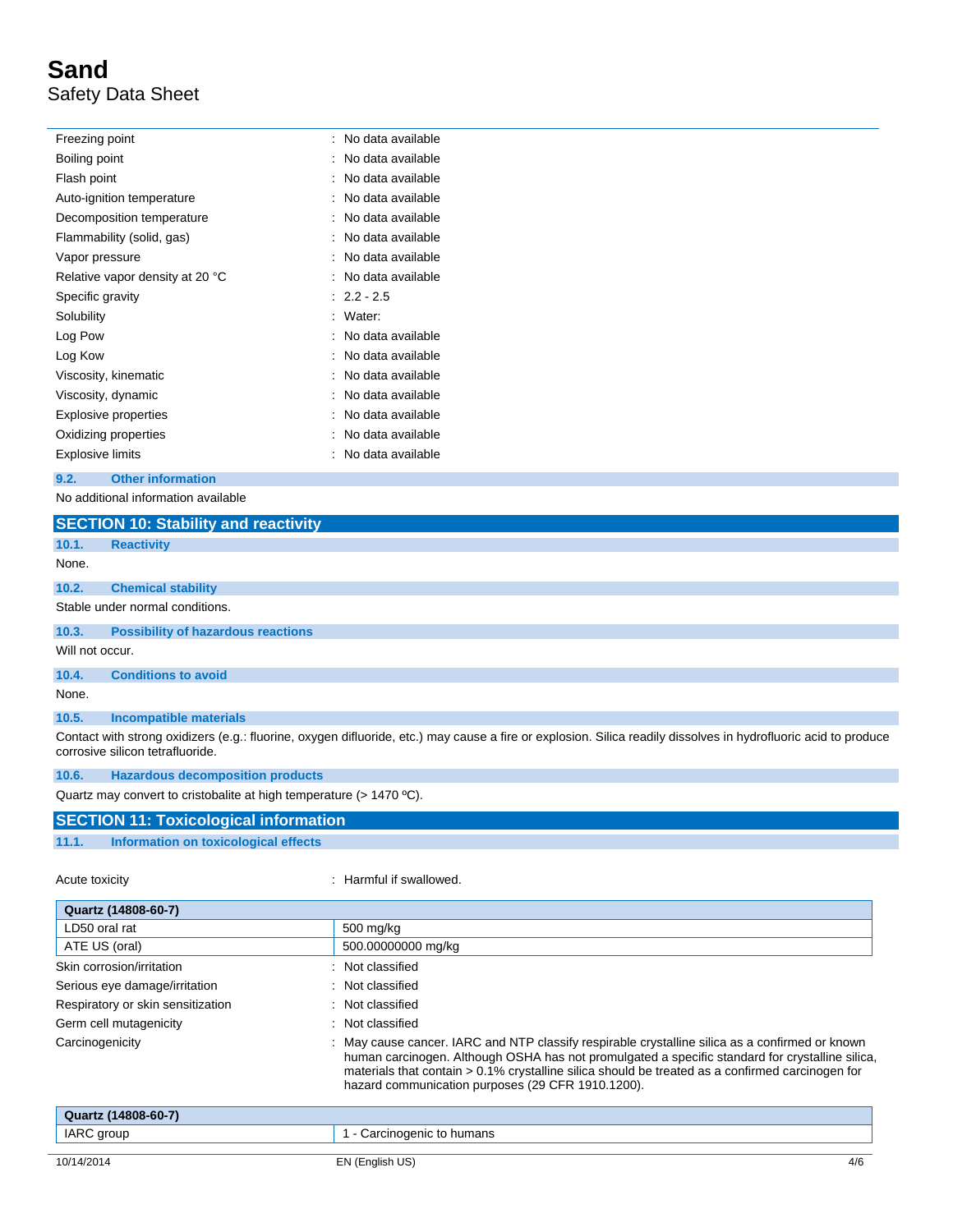| Quartz (14808-60-7)                                                       |                                                                                                                                                                                                                                                                                                                                                                                                                                                                                                                                                                                                                                        |
|---------------------------------------------------------------------------|----------------------------------------------------------------------------------------------------------------------------------------------------------------------------------------------------------------------------------------------------------------------------------------------------------------------------------------------------------------------------------------------------------------------------------------------------------------------------------------------------------------------------------------------------------------------------------------------------------------------------------------|
| National Toxicity Program (NTP) Status                                    | 2 - Known Human Carcinogens                                                                                                                                                                                                                                                                                                                                                                                                                                                                                                                                                                                                            |
| Reproductive toxicity                                                     | : Not classified                                                                                                                                                                                                                                                                                                                                                                                                                                                                                                                                                                                                                       |
| Specific target organ toxicity (single exposure)                          | : Not classified                                                                                                                                                                                                                                                                                                                                                                                                                                                                                                                                                                                                                       |
| Specific target organ toxicity (repeated<br>exposure)                     | : Not classified                                                                                                                                                                                                                                                                                                                                                                                                                                                                                                                                                                                                                       |
|                                                                           | Silicosis is a progressive fibrotic pneumoconiosis that greatly decreases the ability of the lungs to<br>provide oxygen (decreased pulmonary capacity). Three types of silicosis have been identified.<br>Acute silicosis can occur several weeks or months following exposure to very high levels of<br>crystalline silica and can result in death in months or within several years. Accelerated silicosis<br>can occur 5-10 years after exposure to higher levels of crystalline silica. Chronic silicosis is the<br>most common type and usually occurs after 10 or more years of exposure to low levels of<br>crystalline silica. |
|                                                                           | Animal studies indicate that cristobalite has a greater potential to produce fibrosis than quartz.<br>Cristobalite produces a more severe response than quartz and fibrosis elicited is diffuse rather<br>than nodular.                                                                                                                                                                                                                                                                                                                                                                                                                |
|                                                                           | Other: Silica particles less than 10 um are considered respirable; however, particles retained in<br>the lungs are generally much smaller. A median diameter of particles retained in the lungs has<br>been cited as 0.5-0.7 um.                                                                                                                                                                                                                                                                                                                                                                                                       |
| Aspiration hazard                                                         | Not classified                                                                                                                                                                                                                                                                                                                                                                                                                                                                                                                                                                                                                         |
| <b>SECTION 12: Ecological information</b>                                 |                                                                                                                                                                                                                                                                                                                                                                                                                                                                                                                                                                                                                                        |
| 12.1.<br><b>Toxicity</b>                                                  |                                                                                                                                                                                                                                                                                                                                                                                                                                                                                                                                                                                                                                        |
|                                                                           | This product is an ecologically inert material. It is not expected to exert an ecotoxic effect or bioconcentrate in the food chain.                                                                                                                                                                                                                                                                                                                                                                                                                                                                                                    |
| 12.2.<br><b>Persistence and degradability</b>                             |                                                                                                                                                                                                                                                                                                                                                                                                                                                                                                                                                                                                                                        |
| No additional information available                                       |                                                                                                                                                                                                                                                                                                                                                                                                                                                                                                                                                                                                                                        |
| 12.3.<br><b>Bioaccumulative potential</b>                                 |                                                                                                                                                                                                                                                                                                                                                                                                                                                                                                                                                                                                                                        |
| No additional information available                                       |                                                                                                                                                                                                                                                                                                                                                                                                                                                                                                                                                                                                                                        |
| 12.4.<br><b>Mobility in soil</b>                                          |                                                                                                                                                                                                                                                                                                                                                                                                                                                                                                                                                                                                                                        |
| No additional information available                                       |                                                                                                                                                                                                                                                                                                                                                                                                                                                                                                                                                                                                                                        |
|                                                                           |                                                                                                                                                                                                                                                                                                                                                                                                                                                                                                                                                                                                                                        |
| 12.5.<br><b>Other adverse effects</b>                                     |                                                                                                                                                                                                                                                                                                                                                                                                                                                                                                                                                                                                                                        |
| Effect on ozone layer                                                     | : Product does not contain ozone depleting substances.                                                                                                                                                                                                                                                                                                                                                                                                                                                                                                                                                                                 |
| Effect on the global warming                                              | : No known ecological damage caused by this product.                                                                                                                                                                                                                                                                                                                                                                                                                                                                                                                                                                                   |
|                                                                           |                                                                                                                                                                                                                                                                                                                                                                                                                                                                                                                                                                                                                                        |
| <b>SECTION 13: Disposal considerations</b>                                |                                                                                                                                                                                                                                                                                                                                                                                                                                                                                                                                                                                                                                        |
| 13.1.<br><b>Waste treatment methods</b>                                   |                                                                                                                                                                                                                                                                                                                                                                                                                                                                                                                                                                                                                                        |
| Waste disposal recommendations                                            | : Dispose of contents/container in accordance with local/regional/national/international regulations.                                                                                                                                                                                                                                                                                                                                                                                                                                                                                                                                  |
| <b>SECTION 14: Transport information</b>                                  |                                                                                                                                                                                                                                                                                                                                                                                                                                                                                                                                                                                                                                        |
| In accordance with DOT                                                    |                                                                                                                                                                                                                                                                                                                                                                                                                                                                                                                                                                                                                                        |
| Not a dangerous good in sense of transport regulations                    |                                                                                                                                                                                                                                                                                                                                                                                                                                                                                                                                                                                                                                        |
| <b>SECTION 15: Regulatory information</b>                                 |                                                                                                                                                                                                                                                                                                                                                                                                                                                                                                                                                                                                                                        |
| 15.1. US Federal regulations                                              |                                                                                                                                                                                                                                                                                                                                                                                                                                                                                                                                                                                                                                        |
| Quartz (14808-60-7)                                                       |                                                                                                                                                                                                                                                                                                                                                                                                                                                                                                                                                                                                                                        |
| Listed on the United States TSCA (Toxic Substances Control Act) inventory |                                                                                                                                                                                                                                                                                                                                                                                                                                                                                                                                                                                                                                        |
| Pyrite (FeS2) (1309-36-0)                                                 |                                                                                                                                                                                                                                                                                                                                                                                                                                                                                                                                                                                                                                        |
| Listed on the United States TSCA (Toxic Substances Control Act) inventory |                                                                                                                                                                                                                                                                                                                                                                                                                                                                                                                                                                                                                                        |
| 15.2. US State regulations                                                |                                                                                                                                                                                                                                                                                                                                                                                                                                                                                                                                                                                                                                        |